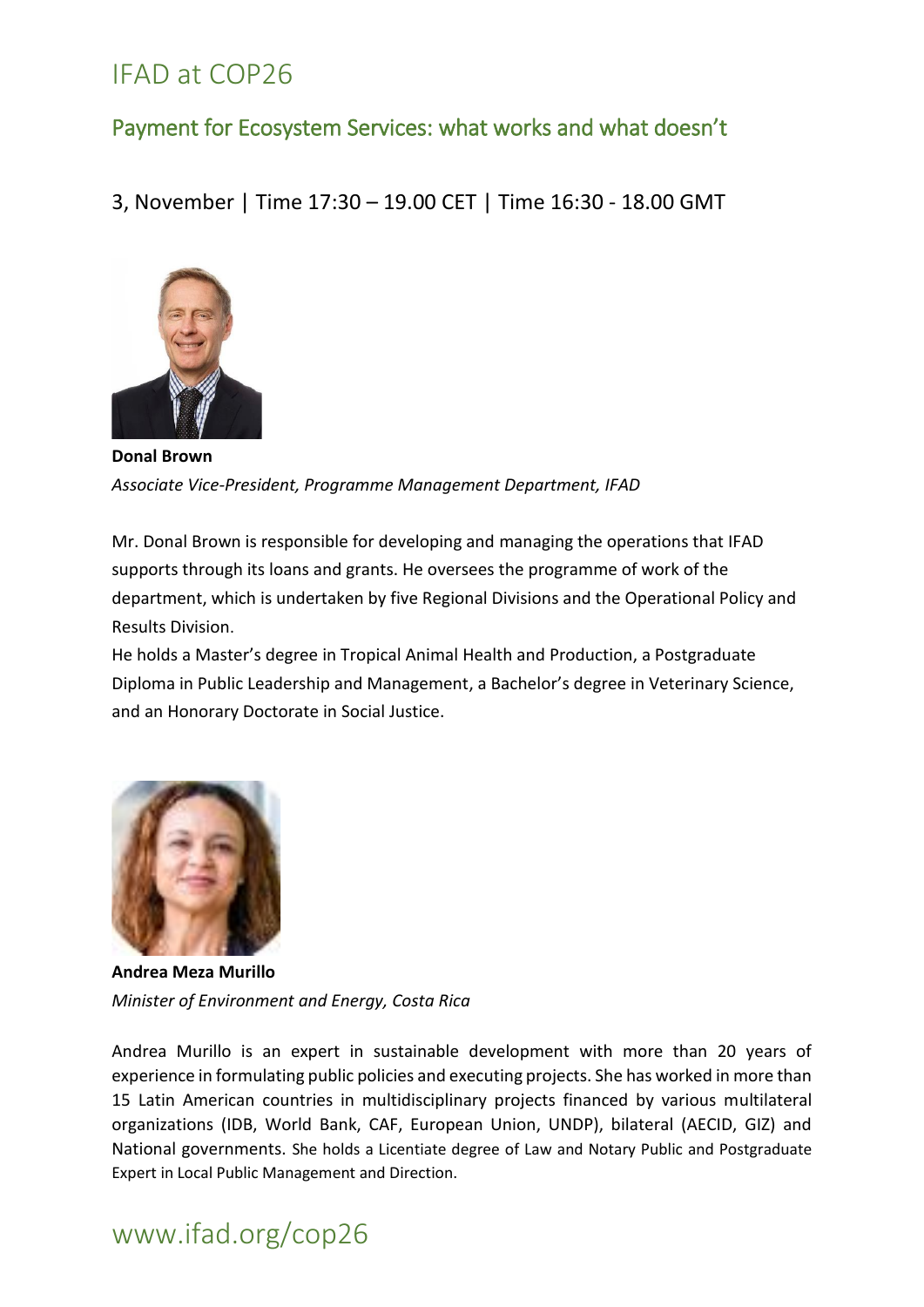

**Marcela Quintero**  *Research Director of the Multifunctional Landscapes Research Area, Alliance between Biodiversity International and CIAT*

Marcela is an Ecologist and holds a Ph.D. from the Department of Agronomy at the University of Florida. Her core work experience has been on research project implementation in thematic areas related to payment for ecosystem services, watershed management and environmental impacts in agricultural landscapes. Marcela has worked as well for organizations working in sustainable development like GIZ, CONDESAN and Forest Trends.



**Rossana Polastri** *Director of Latin America and the Caribbean Division (LAC), IFAD*

Appointed in January 2019 as Director of LAC, Polastri brings diversified work experience to IFAD as Peru's former Deputy Minister of Finance and, more recently, Vice President and Executive Board Member of the Banco de la Nación in Lima. She has also worked for the World Bank as Country Manager for Paraguay and as Advisor to the Development Economics Vice Presidency.

# www.ifad.org/cop26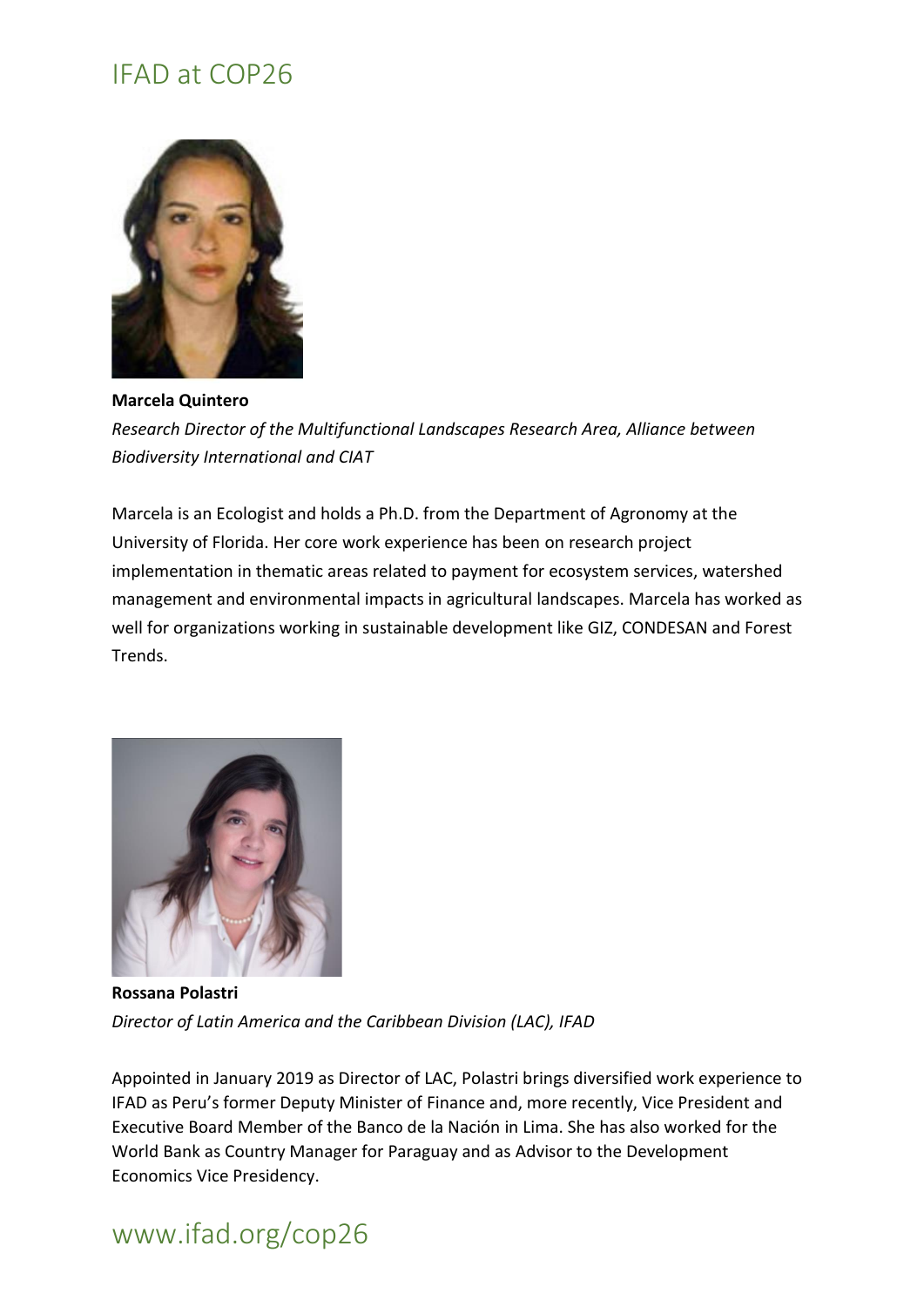

**Luis Meneses Murillo** *General Director, CONAFOR* 

Since August 2021, Luis Meneses Murillo has been in charge of Mexico's National Forestry Commission (CONAFOR), as General Director.

He was Director of Planning and Control of Social Support in the Ministry of Welfare (2018-2021) in the Federal Government of Mexico, as well as Federal Representative for the Seventh Electoral District in Sonora and Vice President of the Board of Directors of the Chamber of Representatives (1997-2000). Meneses Murillo studied Physics and Mathematics and he has studies in Parliamentary Law.



**Elsa Galarza Contreras** *Director of the School of Public Management, the Pacific University, Peru*

She is the Director of the School of Public Management, senior instructor in the Department of Economics and Graduate School, and researcher with the Pacific University's Research Centre. She is a former Minister of the Environment (2016-2018) and Deputy Minister of Fisheries in the Ministry of Production (2009-2010).

Galarza Contreras has developed several research projects on the economy and environmental regulation for national and international agencies. She has experience in capacity-building for regional and local governments in comprehensive environmental assessments.

#### www.ifad.org/cop26